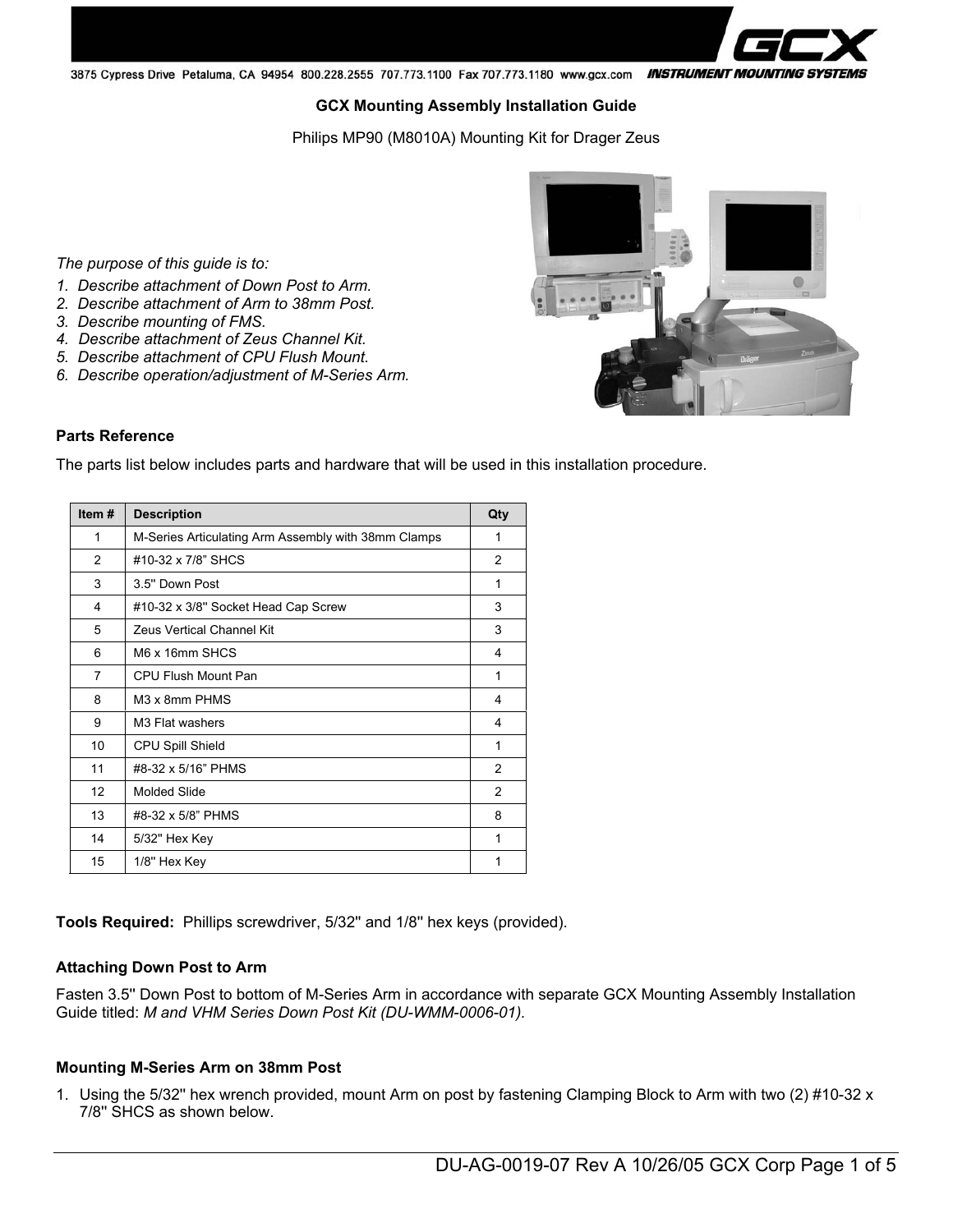

## **Mounting Display, Remote Speedpoint, External Alert Device, and Power Supply**

Please refer to separate installation guide: *Philips MP90 Remote Speedpoint Mounting Bracket and Adapter, and External Alert Device Mounting Bracket (DU-AG-0019-80)*. **Installation Note:** Flat Panel Display mounting is also covered in referenced installation guide. Mount Display according to Section 2.0 for a 15'' Display, or Section 3.0 for a 17'' Display.

### **Mounting FMS on Down Post**

1. Mount Rack on Down Post by placing the Clamp around the Down Post and tightening the Knob.



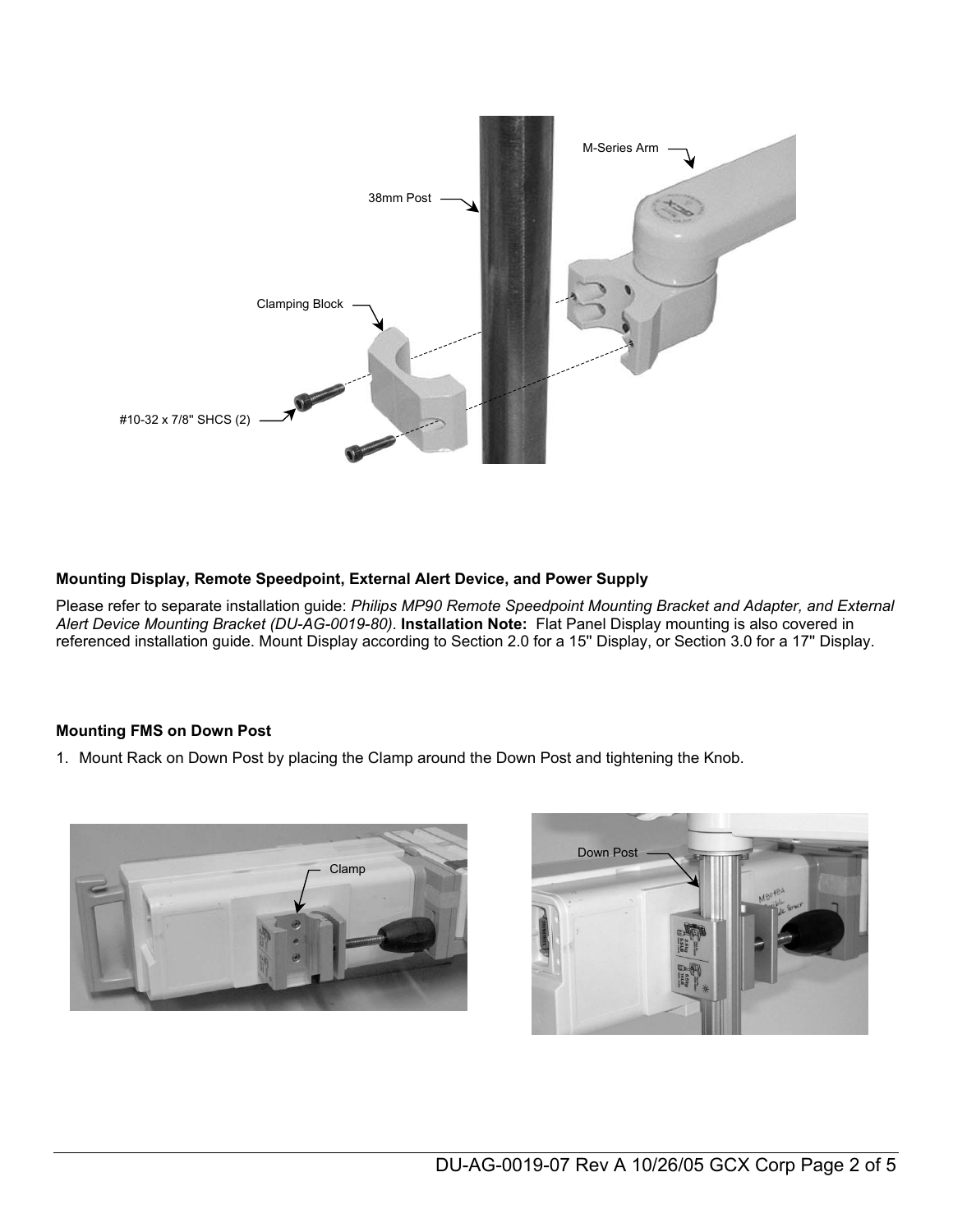## **Mounting Zeus Channel Kit**

- 1. Position the Zeus Channel Kit over the (2) vertical Drager tracks.
- 2. Mount the Zeus Channel Kit by running M6 x 16mm SHCS (2 on each end) through the slots and into the brass fittings in the Drager tracks.

### **Attachment of CPU Flush Mount Pan**

1. Remove the four (4) black plastic feet and the black lock lever from the bottom of the CPU. The threaded holes (left empty by removal of the feet) will become mounting holes for the Mounting Pan.



2. Orient Pan as shown below, and fasten Pan to the bottom of CPU with four (4) M3 x 8mm PHMS and Flat Washers.



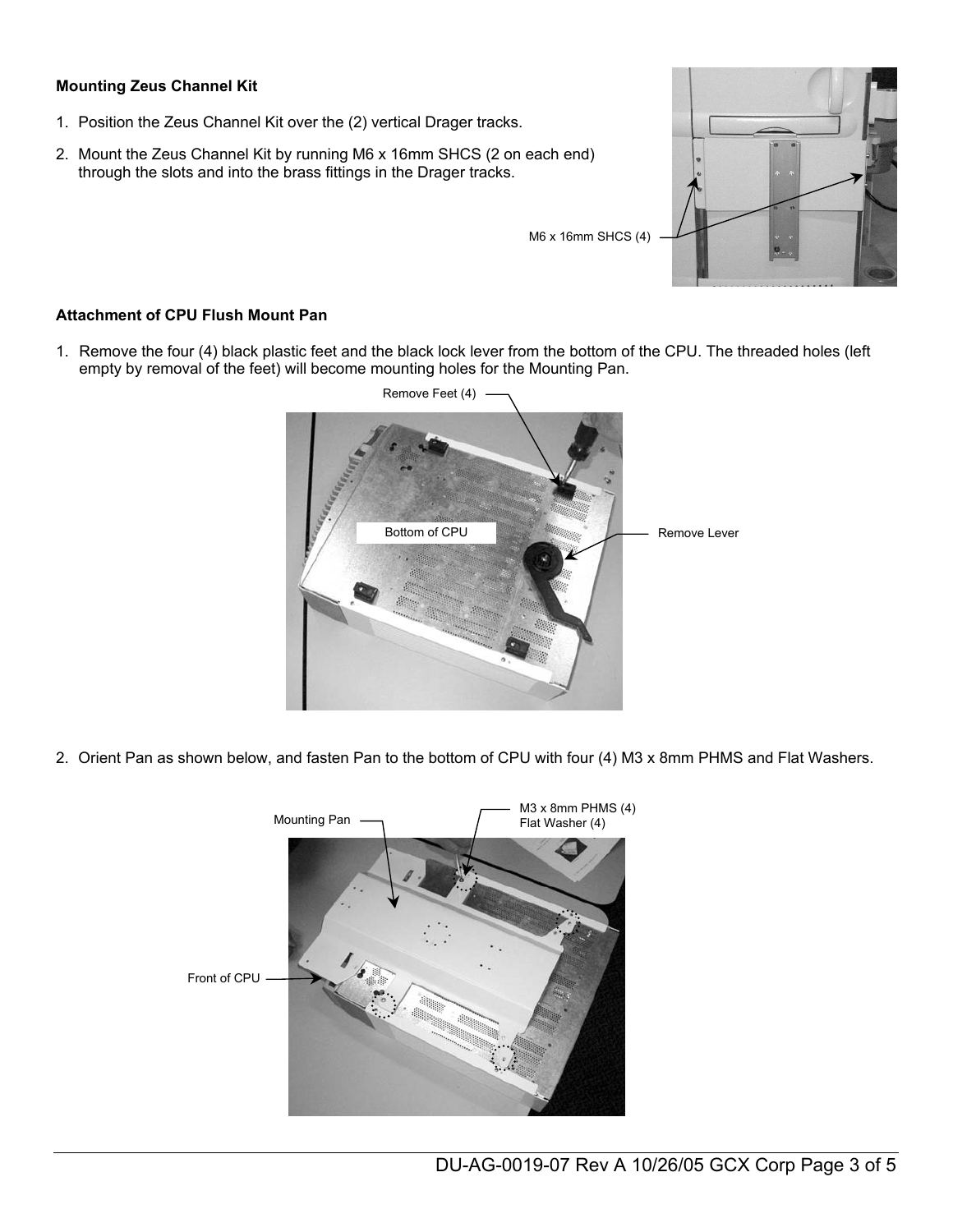## **Attaching Spill Shield and Channel Slides**

- 1. Fasten Spill Shield to Mounting Pan with two (2) #8-32 x 5/16" PHMS and Flat Washers as shown below left. Position Spill Shield so the CPU will be centered below the Shield when mounted.
- 2. Fasten each Slide to Mounting Pan with four (4) #8-32 x 5/8" PHMS, as shown below right.





## **Assembling CPU to Zeus Channel Kit**

1. Align Slides with Vertical Channel, and insert CPU.